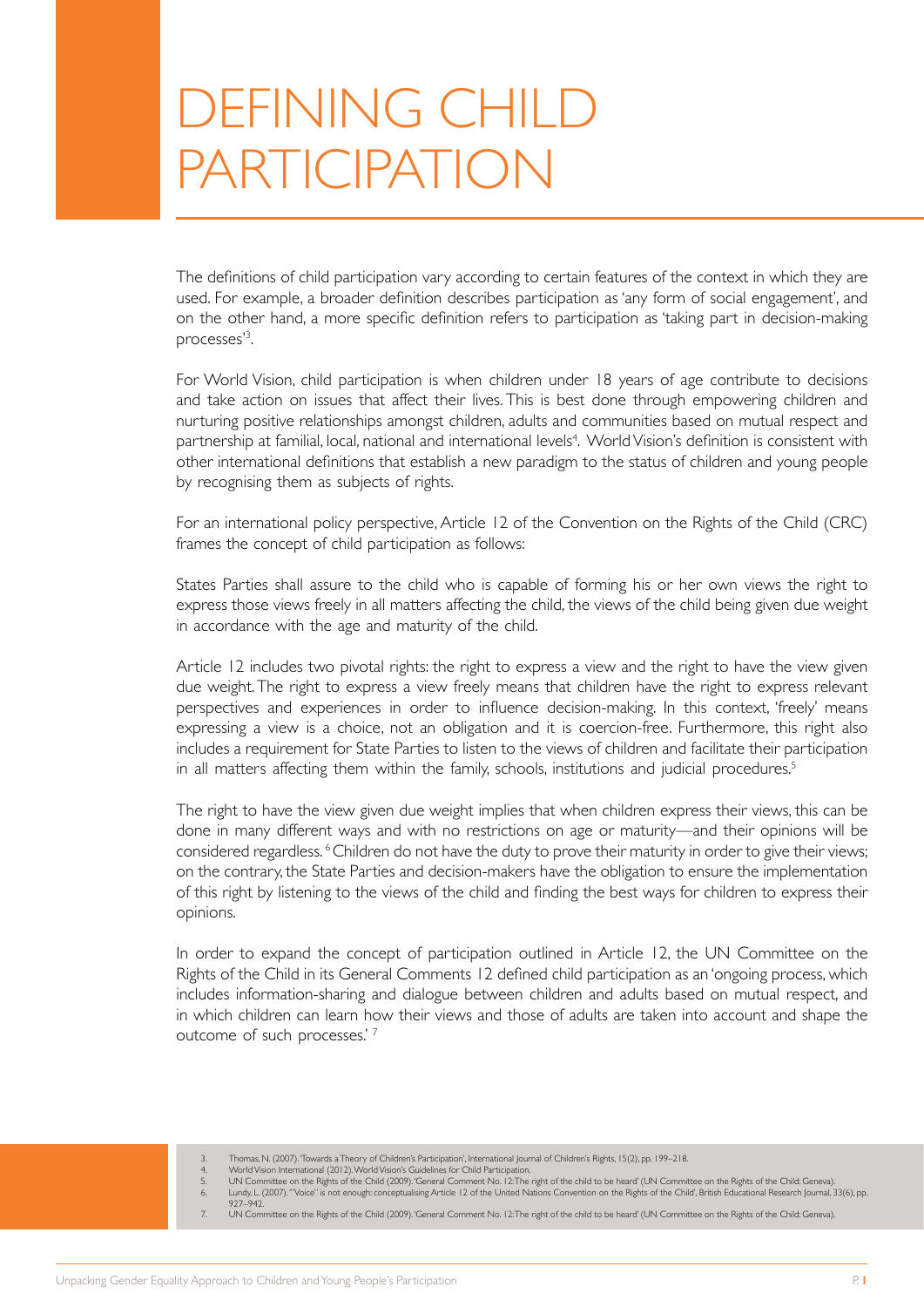This definition embraces the notion of child participation as a process but also as an outcome, which has three pivotal components<sup>8</sup>: (1) impact in decisionmaking; (2) mutual respect between children and adults; and (3) joint learning process. The Committee definition requires distinguishing between individual or collective participation of children in order to frame the outcomes of their interaction with others.<sup>9</sup> Conversely, the inclusion of a decision-making feature implies the presence of a collective component, where groups of individuals seek to influence decision-making and bring about change. <sup>10</sup> This component does not mean that children's participation is an outcome determinant but denotes that participation is taking part with the knowledge that the actions will be taken into account and may be acted upon.<sup>11</sup>

The second component, mutual respect between children and adults, refers to an ethical and political commitment to sharing information amongst children, young people and adults, which implies an interdependent relationship. 12 Joint learning processes are about exchanging information between children and young people themselves and between children and adults.<sup>13</sup> This concept has been embraced by several child-focused organisations. For instance, World Vision 'believes that facilitating child participation is an opportunity to strengthen the natural networks of intergenerational relationships in communities, and to support interdependent relationships based on mutual trust and reciprocity.<sup>' 14</sup>



The CRC's and the Committee on the Rights of the Child definition of participation gives a new status to children and young people by recognising them as subjects of rights which are entitled to be heard and can participate in decision-making. This definition produces a substantial shift in the nature of the relationships amongst children, young people and adults 15 where they are recognised, for the first time in history, as having the right to participate. <sup>16</sup> Participatory rights have been subjected to sustained criticism in relation to the complexities and limitations of the intergenerational relationship, lack of sustainability, tokenism and exclusion.<sup>17</sup> Research and practice have revealed the difficulty to practise these rights. Despite the intentions of Article 12, children still experience enormous limitations, discriminatory traditional practices and exclusion that prevent them from exercising their right to participate in decision-making. Practitioners and scholars have developed several models to address those issues.

8. Tisdall, E.K.M. (2014). 'Children Should Be Seen and Heard? Children and Young People's Participation in the UK', Children and Young People's Participation and Its Transformative Potential: Learning from across countries (Palgrave Macmillan: Basingstoke), pp. 168–188.

- 9. Ibid.<br>10. Burl
- 10. Burke,T. (2008). Listen and Change: A Guide to Children and Young People's Participation Rights (Participation Works: London).<br>11. Boyden, J. and Ennew, J. (1997). Children in Focus: A Manual for Participatory Research
- 12. Wyness, M.G. (2012). 'Children's participation and intergenerational dialogue: Bringing adults back into the analysis', Childhood, 20(4), pp. 429–442.
- 13. UN Committee on the Rights of the Child (2009). 'General Comment No. 12:The right of the child to be heard' (UN Committee on the Rights of the Child: Geneva)<br>14. World Vision International (2015). Child and Youth Parti
- 15. Tisdall, E.K.M. (2013). 'The Transformation of Participation? Exploring the Potential of "Transformative Participation" for Theory and Practice around Children and Young People's Participation', Global Studies of Childhood, 3(2), pp. 183–193.
- 

<sup>16.</sup> Verhellen, E. (2000). Convention on the Rights of the Child: Background, Motivation, Strategies, Main Themes (Coronet Books Incorporated).<br>17. Tisdall, E.K.M. (2013). The Transformation of Participation? Exploring the Childhood, 3(2), pp. 183–193.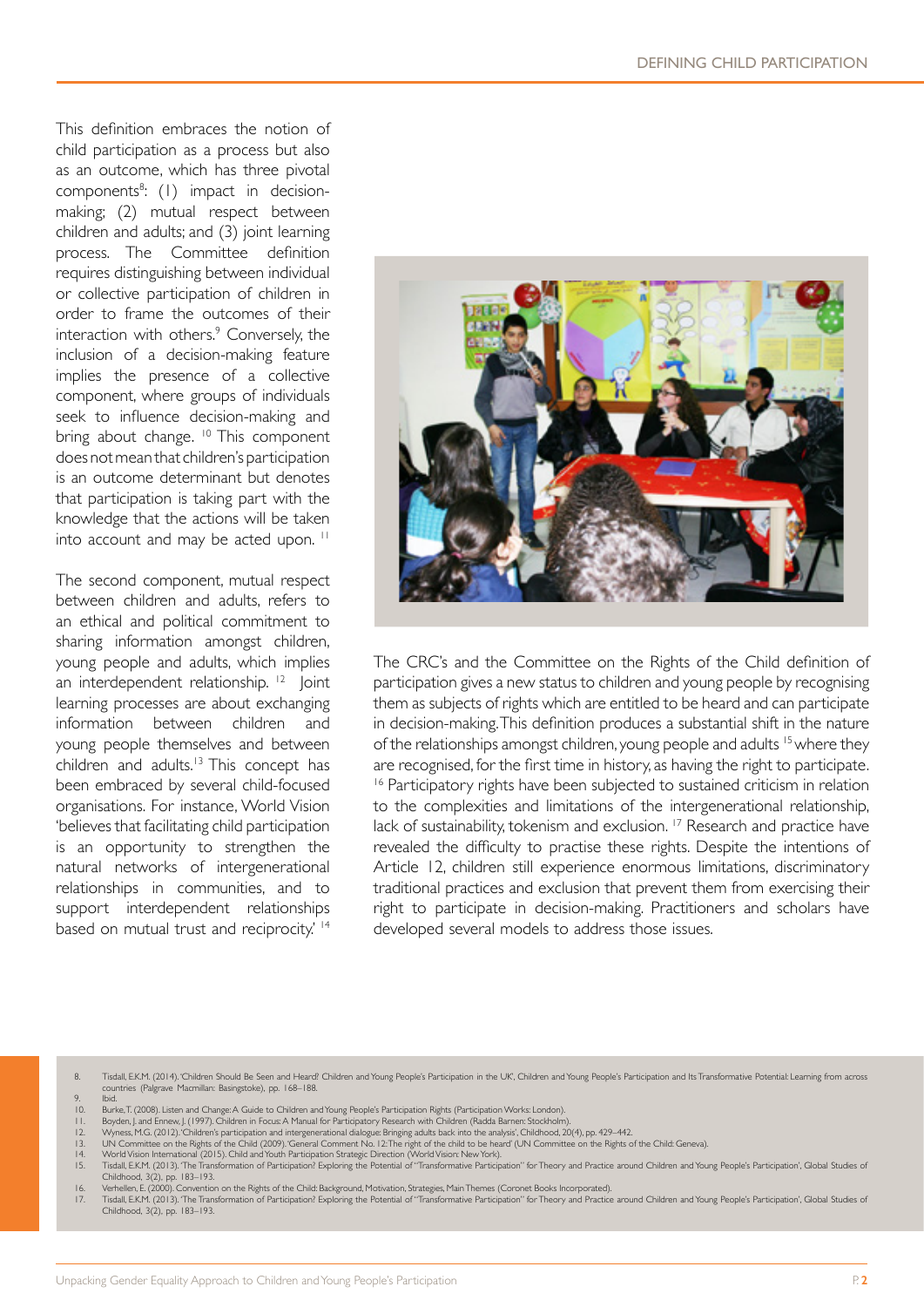# 2.1. **Child Participation Models**

Current child participation literature offers several models of participation such as the Hart's Ladder of Participation, Treseder's Degrees of Participation, Shier's Pathways to Participation, Lansdown's Model of Participation and Lundy's Model of Participation. For the purpose of this discussion paper, the Lundy model will be used as an appropriate guide to understanding child participation based on the definitions provided by the CRC and UN Committee on the Rights of the Child.

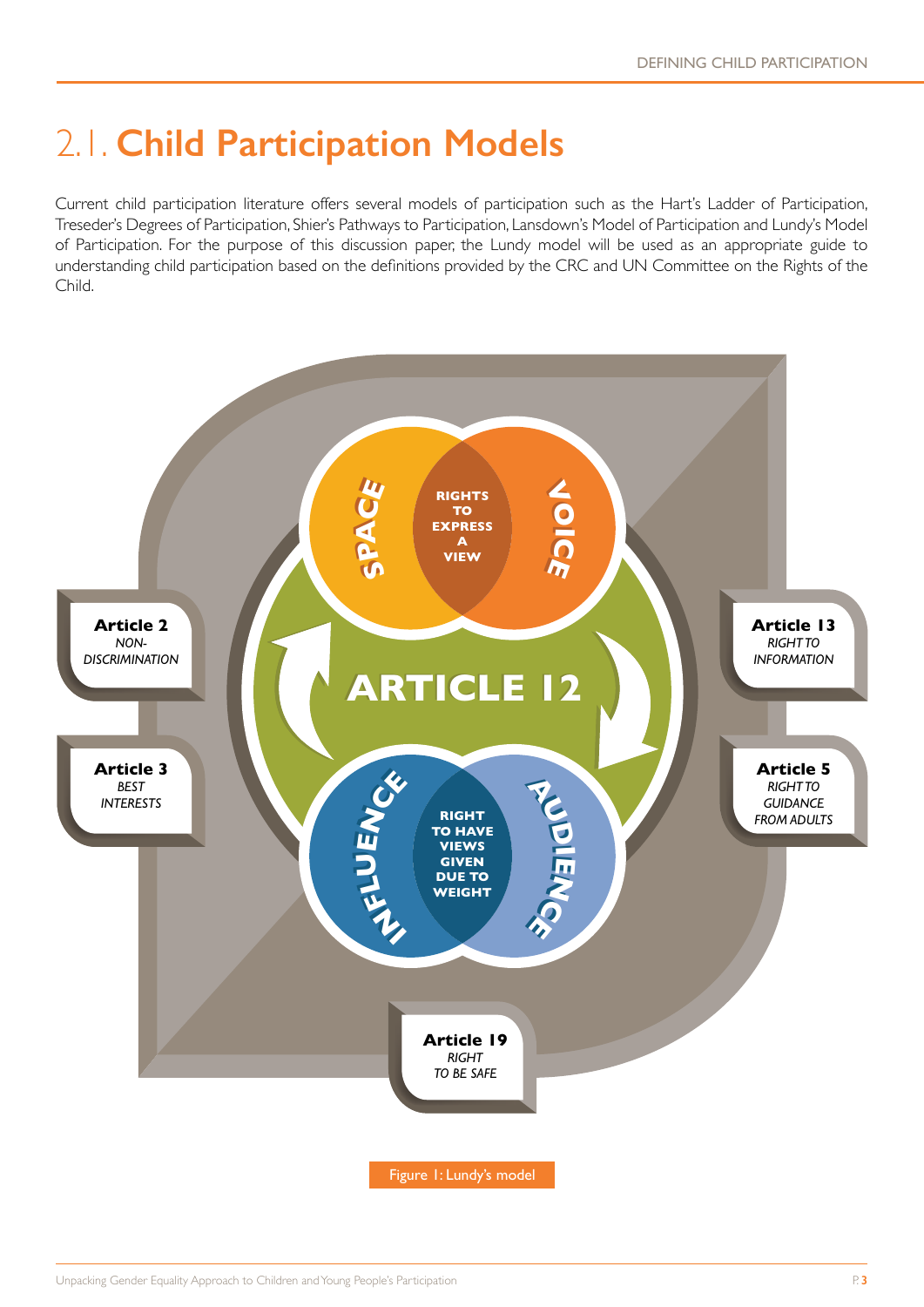This model also helps campaign teams at the national, regional and global levels to raise awareness amongst key stakeholders and decision makers on the critical components of the right to participate and establish the mechanisms to ensure that children and young people have the space to express their views. Using this model will help to determine how spaces have been created for children and young people's participation; what mechanisms are in place to ensure that their voices are validated, how strategic audiences have been selected, and how and when their views have been taken into account in decision-making processes.





campaign, for example, should include the following minimum standards:

### **SPACE VOICE**

- Spaces have been created through consultations and debate to include children and young people's opinions in the campaign strategy design.
- Meaningful, inclusive and safe spaces have been established to ensure that children and young people can participate actively in different campaign initiatives.
- Spaces are created from the local to national to global level to include children and young people in the campaign, ensuring fair representation of children: gender, age, different abilities, urban/rural.

- Children and young people have been provided with information and appropriate methodologies to engage in the campaign according to the contexts and maturity of participants.
- Participation is free and voluntary. Any child and young person can choose to opt out at any time.
- Children and young people are encouraged to propose their own ways in which they want to participate.

- Communications channels are established to ensure children and young people's opinions are taken into account.
- Launch events, panel discussion and highlevel debates include the active participation of children and young people.
- The selected audience engage meaningfully with children and young people.

### **AUDIENCE INFLUENCE**

- Children and young people's opinions are incorporate into the campaign design strategies.
- Children and young people's ideas are framed in projects or action; e.g. Young Leaders project.
- There is an accountability mechanism in place to provide feedback to children and young people.